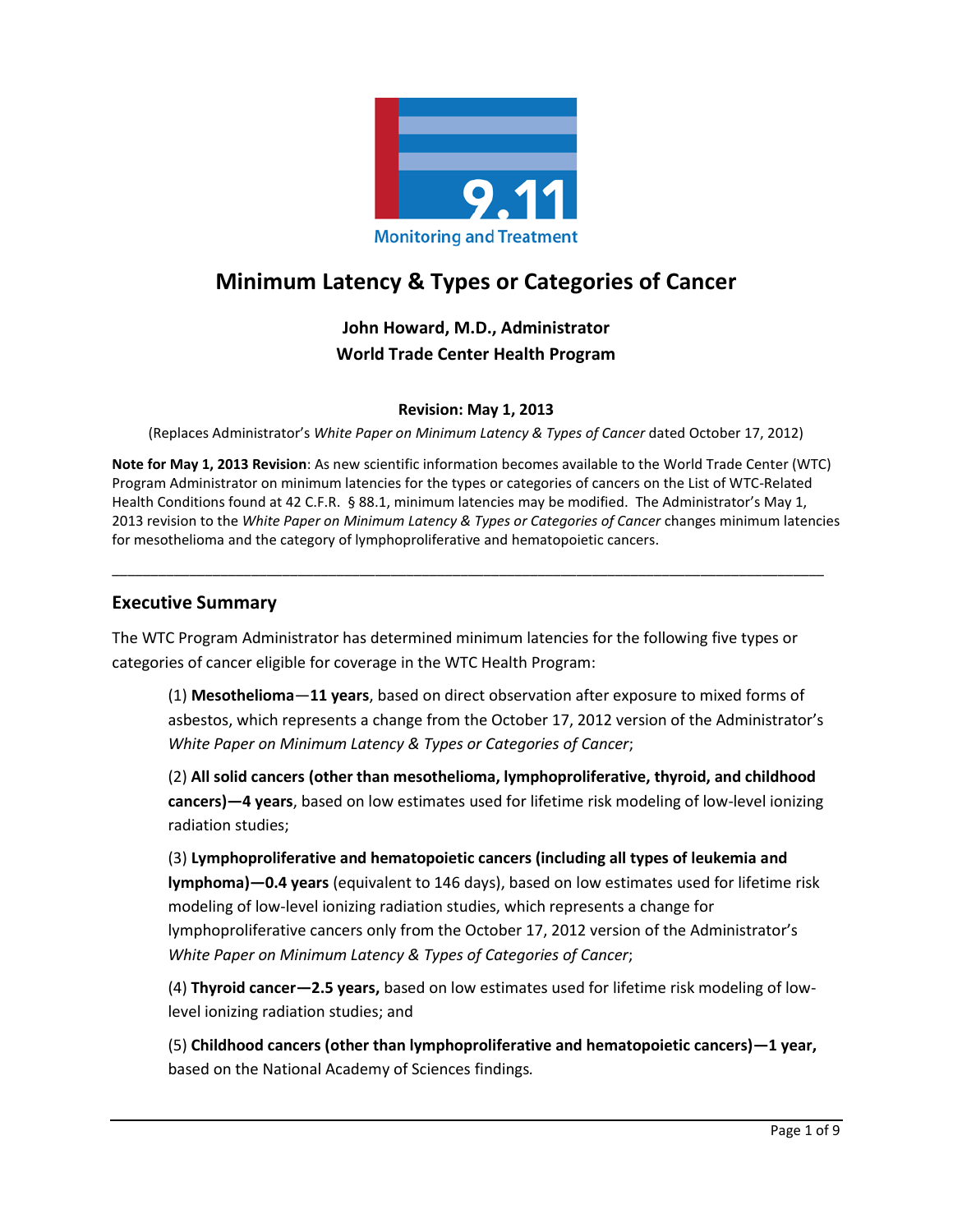## **I. Introduction**

According to the James Zadroga 9/11 Health and Compensation Act of 2010 ("Act") (42 U.S.C. §§ 300mm to 300mm-61), a determination that an individual's 9/11 exposure is substantially likely to be a significant factor in aggravating, contributing to, or causing an individual's health condition must be made based on an assessment of the following: (1) the individual's exposure to airborne toxins, any other hazard, or any other adverse condition resulting from the terrorist attacks; and (2) the type of symptoms and temporal sequence of symptoms (42 U.S.C. § 300mm-22(a)(2)). With regard to the temporal sequence of symptoms, cancers do not occur immediately after exposure to a causative agent and they usually take many years up to several decades to manifest clinically. The formation of a tumor is a complex process, and tumor progression occurs by a sequence of randomly occurring changes in genetic material that alter cell functions such as proliferation, survival, and growth inhibition, as well as other cellular changes needed to overcome the normal barriers to becoming malignant. Based on the requirement in the Act to consider the temporal sequence of symptoms, the Administrator determined that a minimum time period (i.e., latency) must have elapsed between the initial date of the individual's 9/11 exposure and the date of the initial diagnosis of the individual's cancer for the cancer to be certified.

The assessment of minimum latency periods for various types or categories of cancer is straightforward when exposures occur at a single point in time or regularly. However, most human exposures to carcinogens vary significantly over time, making a precise determination of minimum latency periods difficult.

The basis for selecting minimum latencies to specific types or categories of cancer is described in the sections below. However, at the outset it is important to understand that the scientific literature assessing minimum latency periods for specific types of cancer is scarce. Estimates of minimum latencies are available in the scientific literature for only a small number of the covered cancers associated with exposure to carcinogenic agents present in the aftermath of the 9/11 attacks (also referred to as "9/11 agents"). Similarly, observations of minimum latencies are available for only a few of the cancers that the Administrator added to the List of WTC—Related Health Conditions ("List") eligible for coverage under the WTC Health Program associated with other agents.

Therefore, the Administrator derived minimum latency estimates using several methods based on the best available scientific evidence for each type or category of cancer considered.

## **II. Methods Used to Determine Minimum Latency Estimates (***Latency Methods***)**

The four specific methods used by the Administrator to select minimum latency estimates for types or categories of cancer are described below in order of the best available science, as judged by the Administrator. The methods are as follows:

*Latency Method 1: Studies reporting minimum latency estimates for cancer from a 9/11 agent based on direct observation of latencies.*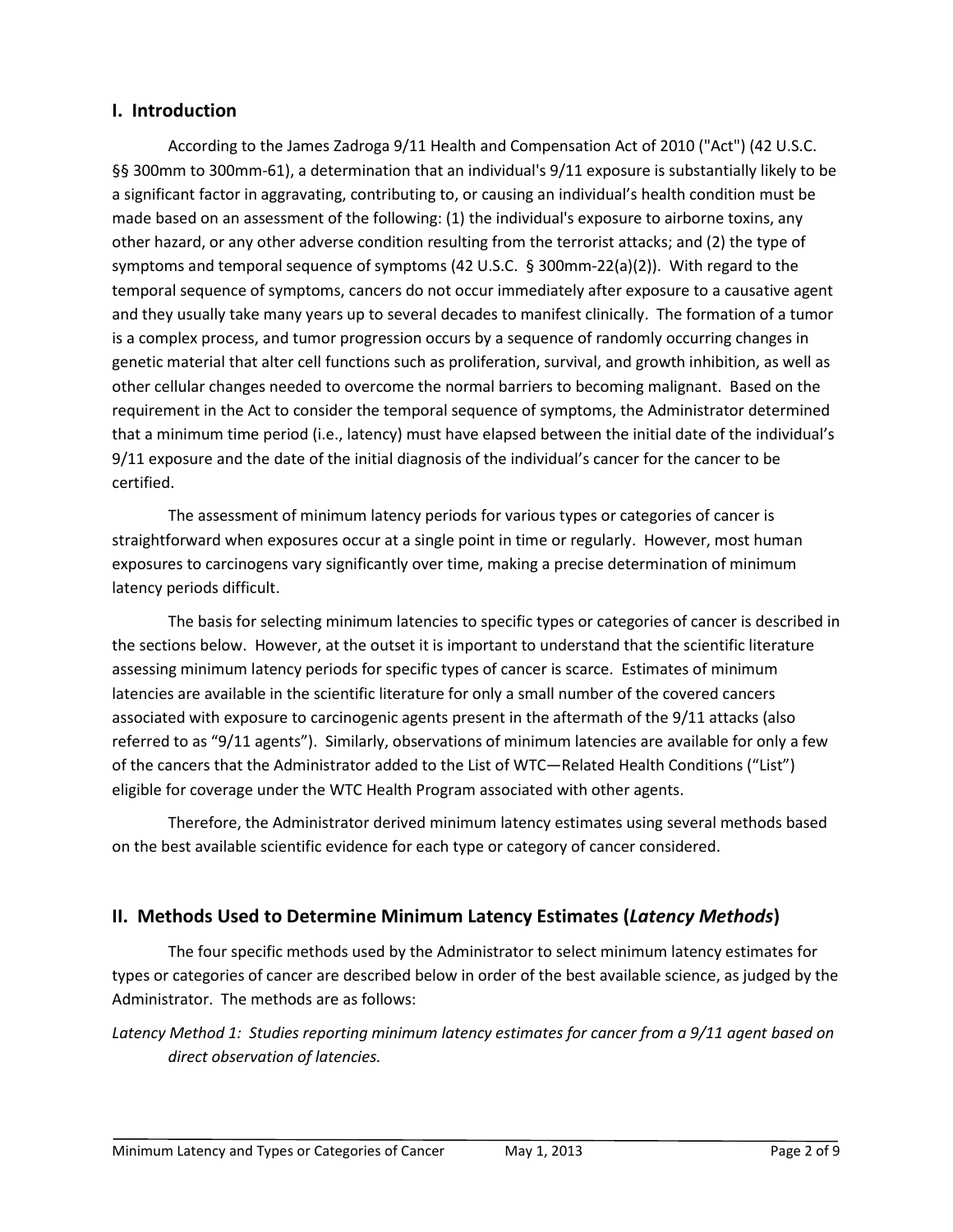In this approach, the population studied must be large enough to develop a reasonable estimate of the lower bound of the distribution of latencies, which is the estimate of the minimum latency.

#### *Latency Method 2: Authoritative Recommendations*

When estimates of minimum latency are not available using *Latency Method 1*, the Administrator reviewed available recommendations on minimum latency from authoritative bodies, such as the National Academy of Sciences, and selected the shortest latency period.

## *Latency Method 3: Studies reporting observed latencies for a cancer from another agent, with preference given to agents chemically analogous to a 9/11 agent.*

In this approach, the population studied must be large enough to develop a reasonable estimate of the lower bound of the distribution of latencies, which is the estimate of the minimum latency.

#### *Latency Method 4: Statistical Modeling*

When estimates of minimum latency are not available from studies with direct observations of minimum latencies [*Latency Methods 1 and 3*], or from authoritative recommendations [*Latency Method 2*], the Administrator looks to estimates of the minimum latency periods used in statistical models and published in the scientific literature. The two modeling approaches are described below.

*4A: Estimates of cancer latency obtained by statistical modeling in epidemiologic studies of the association between exposure to an agent and a type of cancer.* 

Using this method, an investigator excludes exposure for some period of time (e.g., 10 or 20 years) before diagnosis is made. Exposure time is excluded because any exposure that occurs *after* a cancer develops in an individual does not contribute to the developmental time for that cancer. Several time periods may be tested, and the time period that yields the strongest association between exposure and the cancer is used as the estimate of the minimum latency period[.](#page-7-0) $1^*$ 

*4B: Estimates of cancer latency obtained from statistical models used to estimate the lifetime risk of low-level ionizing radiation-related cancers.* 

The use of a radiation-induced cancer latency estimate is supported by scientific literature indicating shared mechanisms of carcinogenesis that apply to most solid tumors. $^2$  $^2$ Furthermore, cancers that may develop as a result of radiation exposure are indistinguishable from those that occur as a result of exposure to other carcinogens. $3$ 

If multiple estimates of minimum latency based on statistical modeling in epidemiologic studies were available in the scientific literature, the Administrator's policy is to resolve any uncertainties inherent in this method [*Latency Method 4*] in favor of the WTC Health Program member by selecting the shortest latency period.

 $\overline{\phantom{a}}$ 

<sup>\*</sup> This procedure is referred to as "lagging" in epidemiologic studies.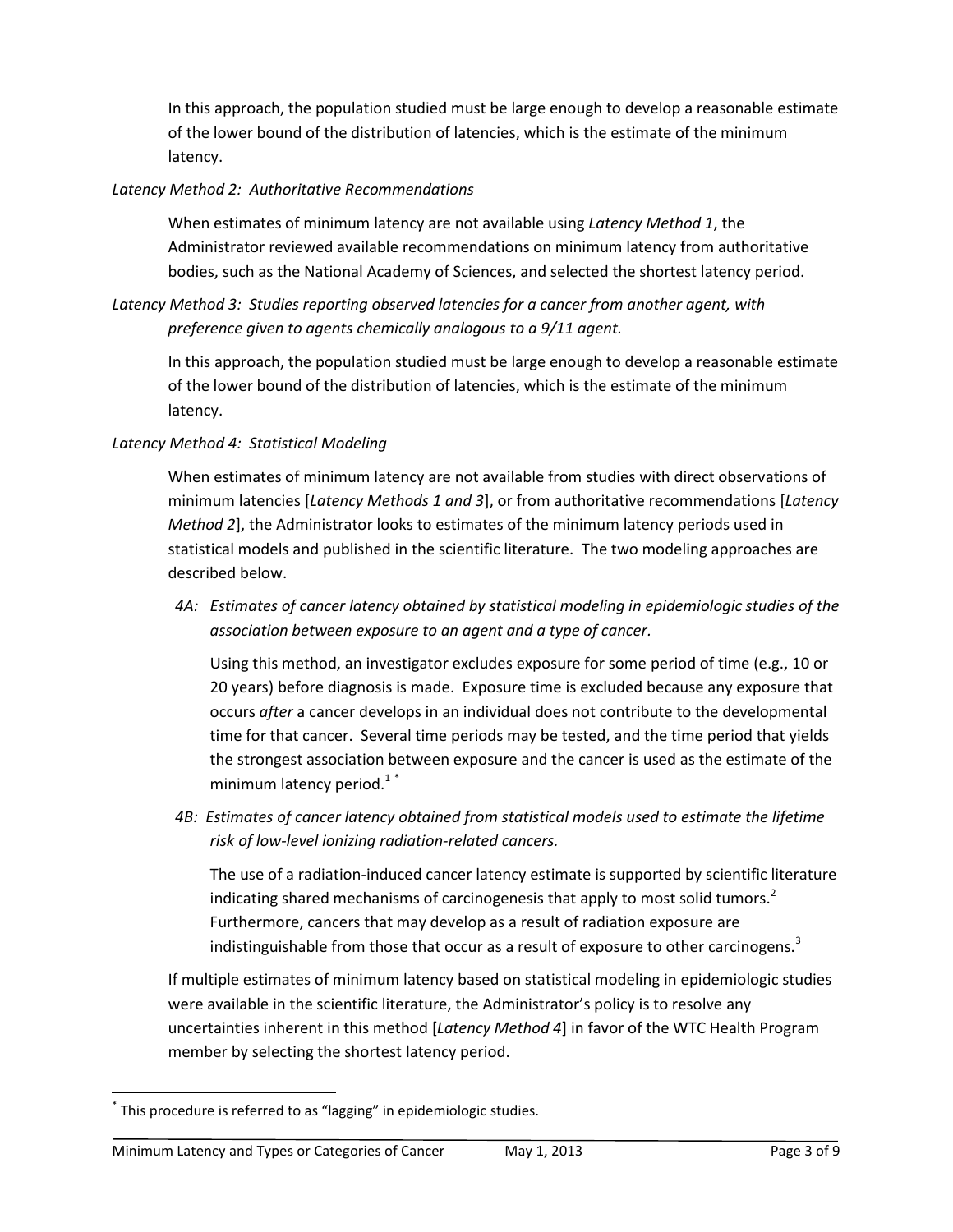The strength of the available scientific evidence for estimates of minimum latency for each type of cancer or category of cancer was evaluated. The Administrator selected minimum latencies for use in the evaluation of a case of cancer for certification in the WTC Health Program based on that evaluation.

# **III. Basis for Selecting Minimum Latencies**

## *A. Mesothelioma*

The basis for adding mesothelioma to the List was exposure to chrysotile asbestos, which was the only form of asbestos identified in any of the settled surface dust samples in the New York City disaster area[.](#page-7-3)<sup>4</sup> However, a literature search did not identify any studies which reported a minimum latency that was specific for chrysotile exposure [*Latency Method 1*] for more than a few individuals. All reported latencies in these studies were greater than 20 years. Also, the Administrator was unable to find recommendations on minimum latency from other authoritative sources [*Latency Method 2*]. Therefore, the Administrator has decided to rely on estimates of latency in the scientific literature for exposures to mixed forms of asbestos [*Latency Method 3*].

A review of 21 studies by Lanphear and Buncher covered a large variety of occupations, and identified 1,10[5](#page-7-4) cases of asbestos-related mesothelioma.<sup>5</sup> The studies reported a median latency period of 32 years, with 96% of cases diagnosed at least 20 years following initial exposure and 33% of cases diagnosed 40 years after initial exposure. Lanphear and Buncher reported a minimum latency of 11 years. The minimum latencies of malignant mesothelioma reported in other studies of exposures to mixed forms of asbestos ranged from 13 to 15 years.<sup>[6-10](#page-7-5)</sup>

Therefore, based on the best available scientific evidence and following the methodology presented in this revised *White Paper on Minimum Latency and Types or Categories of Cancer*, the Administrator selected a minimum latency of 11 years for use in the evaluation of a case of mesothelioma for certification in the WTC Health Program. For a cancer occurring in a person less than 20 years of age, see Section III, E.

# *B. Solid Cancers (other than mesothelioma, lymphoproliferative, thyroid, and childhood cancers)*

Latency estimates based on a small number of individuals in direct observational studies have been reported for a few of the solid cancers included on the List. Those latency estimates are as follows:

- The minimum interval between the onset of gastro-esophageal reflux disease (GERD) and diagnosis of esophageal cancer (latency) has been reported to be 20 years.<sup>[11](#page-7-6)</sup> However, in individuals with GERD who have also been exposed to 9/11 agents acting as cancer initiators or promoters, the Administrator notes that the minimum latency may be significantly shortened;
- The minimum latency of 12 years has been reported for liver cancer associated with vinyl chloride exposure.<sup>[12](#page-7-7)</sup> Additional 9/11 agents are known to cause liver cancer, however direct observations of latency [*Latency Methods 1 and 3*] or authoritative recommendations [*Latency Method 2*] are not available for those agents.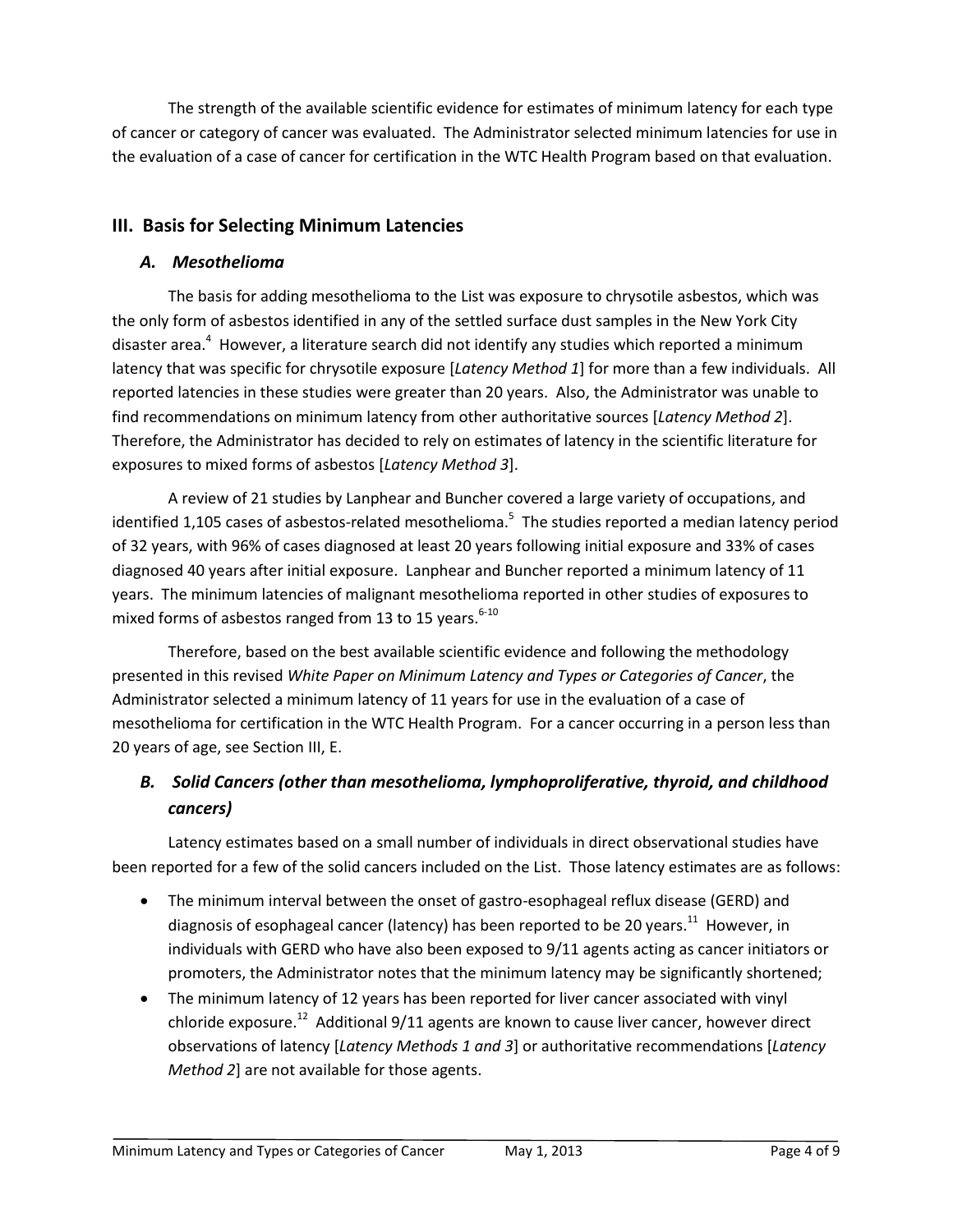Minimum latency estimates have been reported in the literature for lung cancer associated with exposure to asbestos (19 years), $^{7, \, 13, \, 14}$  $^{7, \, 13, \, 14}$  $^{7, \, 13, \, 14}$  $^{7, \, 13, \, 14}$  $^{7, \, 13, \, 14}$  $^{7, \, 13, \, 14}$  $^{7, \, 13, \, 14}$  to chromium (5 years), $^{14}$  $^{14}$  $^{14}$  and to soot (9 years). $^{15}$  $^{15}$  $^{15}$ Additional 9/11 agents are known to cause lung cancer, however direct observations of latency [*Latency Methods 1 and 3*] or authoritative recommendations [*Latency Method 2*] are not available.

Latency estimates are available in the scientific literature for other covered solid cancers associated with exposures to agents not known to be present at the sites of the 9/11 terrorist attacks. For example, a minimum latency of 20 years has been reported for chlorinated biphenyl-related melanoma <sup>[16](#page-7-12)</sup> and a minimum latency of 4 years has been reported for urinary bladder cancer associated with aromatic amine exposure.<sup>[17](#page-7-13)</sup> Specific 9/11 agents are known to cause melanoma and bladder cancer, however direct observations of latency [*Latency Methods 1 and 3*] or authoritative recommendations [*Latency Method* 2] are not available.

For some types of solid cancers on the List, estimates of minimum latency were found in the scientific literature based on statistical modeling in epidemiologic studies of associations between an exposure and cancer [*Latency Method 4A*]. Estimates of latency using this method have been reported for nasopharyngeal cancer associated with formaldehyde exposure (15 years)<sup>[18](#page-8-0)</sup> and for asbestos-related cancer of the pleura (30 years).<sup>[13](#page-7-9)</sup>

For solid cancers as a group, an estimate of minimum latency of 4 years is available from statistical modeling of risk between exposure to low-level ionizing radiation and solid cancers [*Latency Method 4B*]. [19,](#page-8-1) [20](#page-8-2)

Therefore, based on the best available scientific evidence and following the methodology presented in this revised *White Paper on Minimum Latency and Types or Categories of Cancer*, the Administrator selected a minimum latency of 4 years for use in the evaluation of all types and categories of solid cancers other than mesothelioma, lymphoproliferative, thyroid, and childhood cancers) for certification in the WTC Health Program. For a cancer occurring in a person less than 20 years of age, see Section III, E.

# *C. Lymphoproliferative and Hematopoietic Cancers*

Latency estimates vary widely for different lymphoproliferative and hematopoietic malignancies. For leukemia and lymphoma, direct observations of latency are not available in the literature for 9/11 agents [*Latency Method 1*]. Also, the Administrator was unable to find recommendations on minimum latency from other authoritative sources [*Latency Method 2*]. The only estimates of minimum latency found in the scientific literature were based on statistical modeling in epidemiologic studies of associations between an exposure and cancer [*Latency Methods 4A and 4B*]. The reported minimum latency estimate using statistical modeling in epidemiologic studies for acute non-lymphocytic leukemia and benzene exposure is 1.5 years,<sup>[21,](#page-8-3) [22](#page-8-4)</sup> and for lymphoproliferative and hematopoietic malignancies resulting from formaldehyde exposure is 2 years [*Latency Method 4A*]. [23](#page-8-5) For chronic lymphocytic leukemia, a minimum latency estimate of 15 years has been reported for ionizing radiation exposure [*Latency Method 4B*]. [24](#page-8-6) A minimum latency period of 2 years has been reported for non-Hodgkin lymphoma<sup>[25](#page-8-7)</sup> following treatment of Hodgkin disease with chemotherapy and radiotherapy, which is similar to the latency for secondary acute leukemia [*Latency Method 3*]. [26](#page-8-8)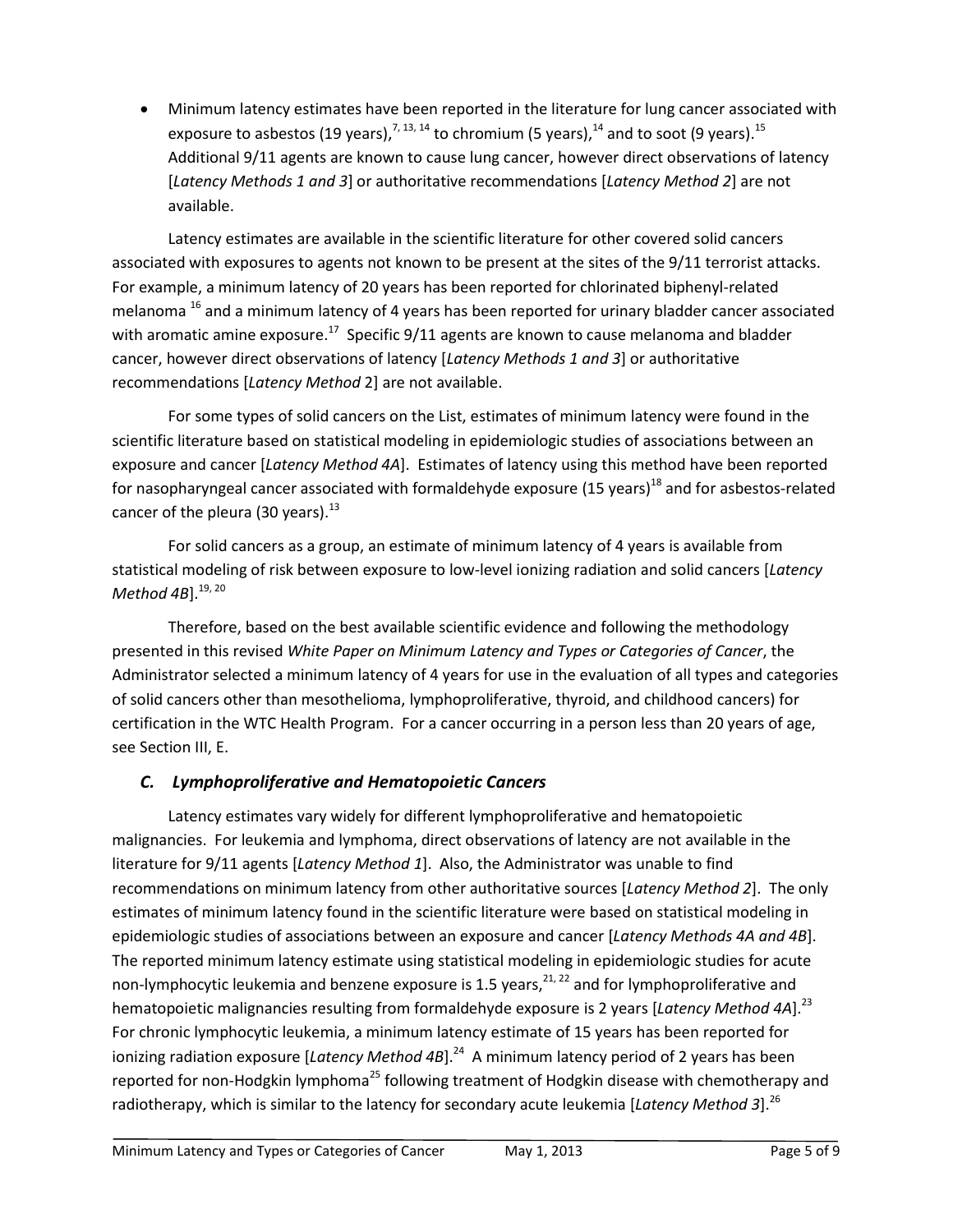Evaluation of the latencies of leukemias, including chronic lymphocytic leukemia, and lymphomas from exposures to occupational and environmental agents is difficult for a number of reasons. First, the nomenclature used in the histological classification of these diseases is in flux. Second, a particular lymphoid neoplasm may manifest both lymphoid and leukemic features. Third, there is substantial overlap in the estimates of latency periods for lymphomas, which range from 2 to 10 years, and leukemias, which range from 1.5 to 15 years. This similarity in estimates of the minimum latencies for lymphoproliferative and hematopoietic malignancies is demonstrated as noted above and in risk models for radiation-induced leukemia and for chemotherapy-related acute myelocytic leukemia,<sup>[19](#page-8-1)</sup> as well as acute non-lymphocytic leukemia from benzene exposure.<sup>[21](#page-8-3)</sup> Moreover, leukemia that develops after exposure to benzene is similar to atomic bomb irradiation or therapy-induced leukemia.<sup>[27](#page-8-9)</sup>

Although latencies based on direct observations for some types of lymphomas and leukemias have been reported in the scientific literature, the nomenclature, classification, and latency overlap issues discussed above cast doubt on the reliability of these observations for use in the WTC Health Program. For these reasons, the Administrator has decided to rely on the estimate of minimum latency for all lymphoproliferative and hematopoietic malignancies of 0.4 years based on low estimates used for lifetime risk modeling of low-level ionizing radiation studies for lymphomas and leukemias.<sup>[20](#page-8-2)</sup>

Therefore, based on the best available scientific evidence and following the methods presented in this revised *White Paper on Minimum Latency and Types or Categories of Cancer*, the Administrator has selected a minimum latency of 0.4 years or 146 days for use in the evaluation of cases of lymphoproliferative and hematopoietic cancers for certification in the WTC Health Program. For a lymphoproliferative or hematopoietic cancer occurring in a person less than 20 years of age, the Administrator has also selected this minimum latency of 0.4 years, see Section III,E.

## *D. Thyroid Cancer*

For thyroid cancer, direct observations or estimates of latency for 9/11 agents (*Latency Method 1*) or other agents (*Latency Method 3*) are not available in the literature. Also, the Administrator was unable to find recommendations on minimum latency from other authoritative sources [*Latency Method 2*]. Therefore, the Administrator has decided to rely on estimates of minimum latency based on the statistical modeling of risk for associations between exposure to low-level ionizing radiation and thyroid cancer of 2.5 years [*Latency Method 4B*]. [20](#page-8-2)

Therefore, based on the best available scientific evidence and following the methodology presented in this revised *White Paper on Minimum Latency and Types or Categories of Cancer*, the Administrator selected a minimum latency of 2.5 years for use in the evaluation of a case of thyroid cancer for certification in the WTC Health Program. For a cancer occurring in a person less than 20 years of age, see Section III,E.

# *E. Childhood Cancers*

The most common cancers in children are leukemia (34%), brain and nervous system tumors (34%), lymphomas (8%), Wilms tumor of the kidney (5%), bone cancers (4%), rhabdomyosarcoma (3%), and retinoblastoma (3%).<sup>[28](#page-8-10)</sup> One of the differences between childhood cancers and adult cancers is that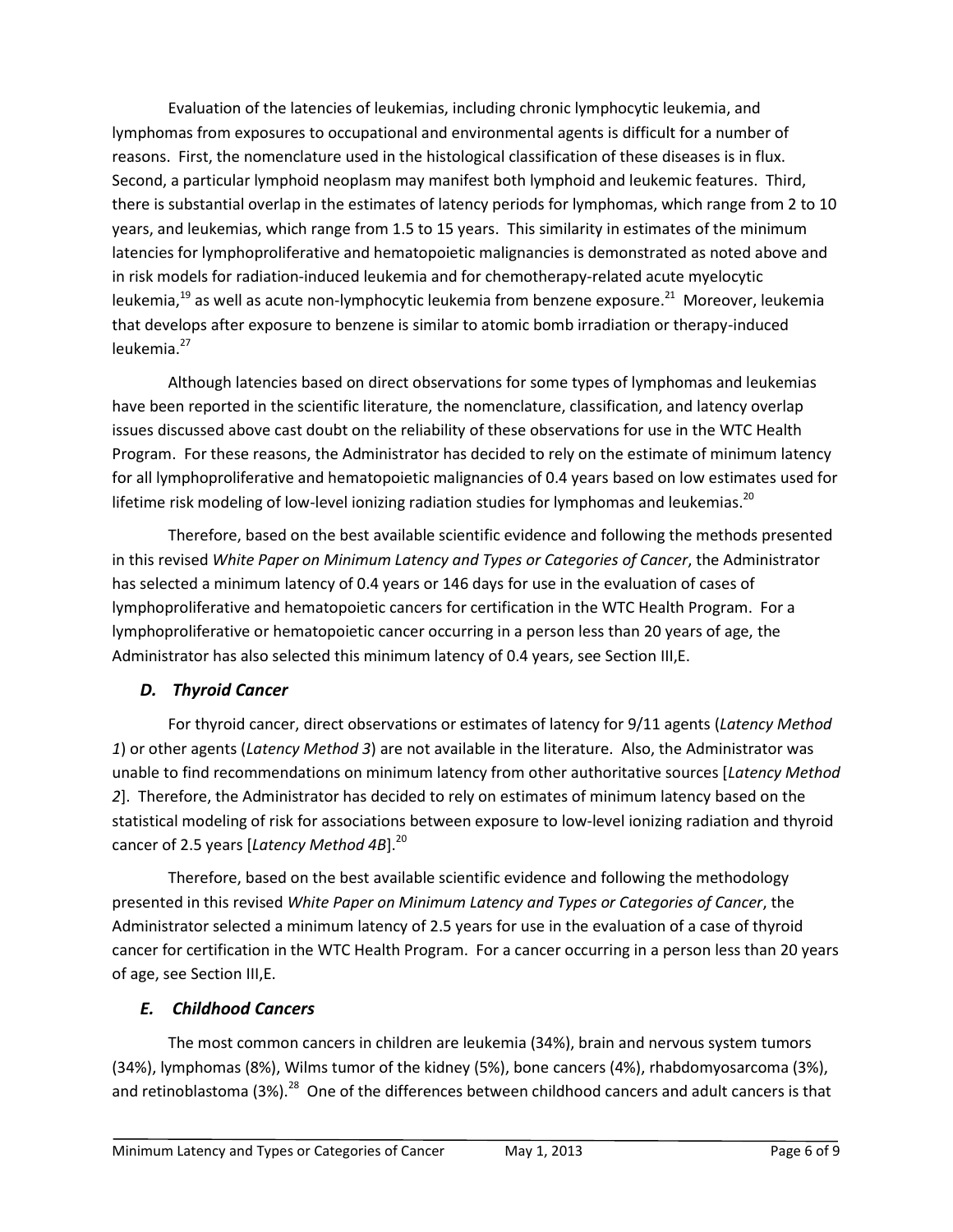childhood cancers typically have a shorter latency period. After reviewing the scientific literature, the Administrator has determined that estimates of minimum latency by *Latency Methods 1, 3, and 4* are not available for this broad category of cancer types. However, the National Academy of Sciences has reported that childhood cancers have a latency period of 1 to 10 years [*Latency Method 2*]. [29](#page-8-11)

Therefore, based on the best available scientific evidence and following the methodology presented in this revised *White Paper on Minimum Latency and Types or Categories of Cancer*, the Administrator selected a minimum latency of 1 year for use in the evaluation of cases of childhood cancer for certification in the WTC Health Program (excluding lymphoproliferative and hematopoietic cancers in children, for which the Administrator selected the minimum latency of 0.4 years). For purposes of the WTC Health Program, a childhood cancer means all types of cancer occurring in a person less than 20 years of age (42 C.F.R. §88.1).

# **IV. Summary**

The Administrator has selected minimum latencies for the following five types or categories of cancer:

(1) **Mesothelioma—**11 years;

(2) **All solid cancers (other than mesothelioma, lymphoproliferative, thyroid, and childhood cancers) —** 4 years;

(3) **Lymphoproliferative and hematopoietic cancers (including all types of leukemia and lymphoma) —** 0.4 years (146 days);

(4) **Thyroid cancer —** 2.5 years; and

(5) **Childhood cancers (other than lymphoproliferative and hematopoietic cancers)—**1 year.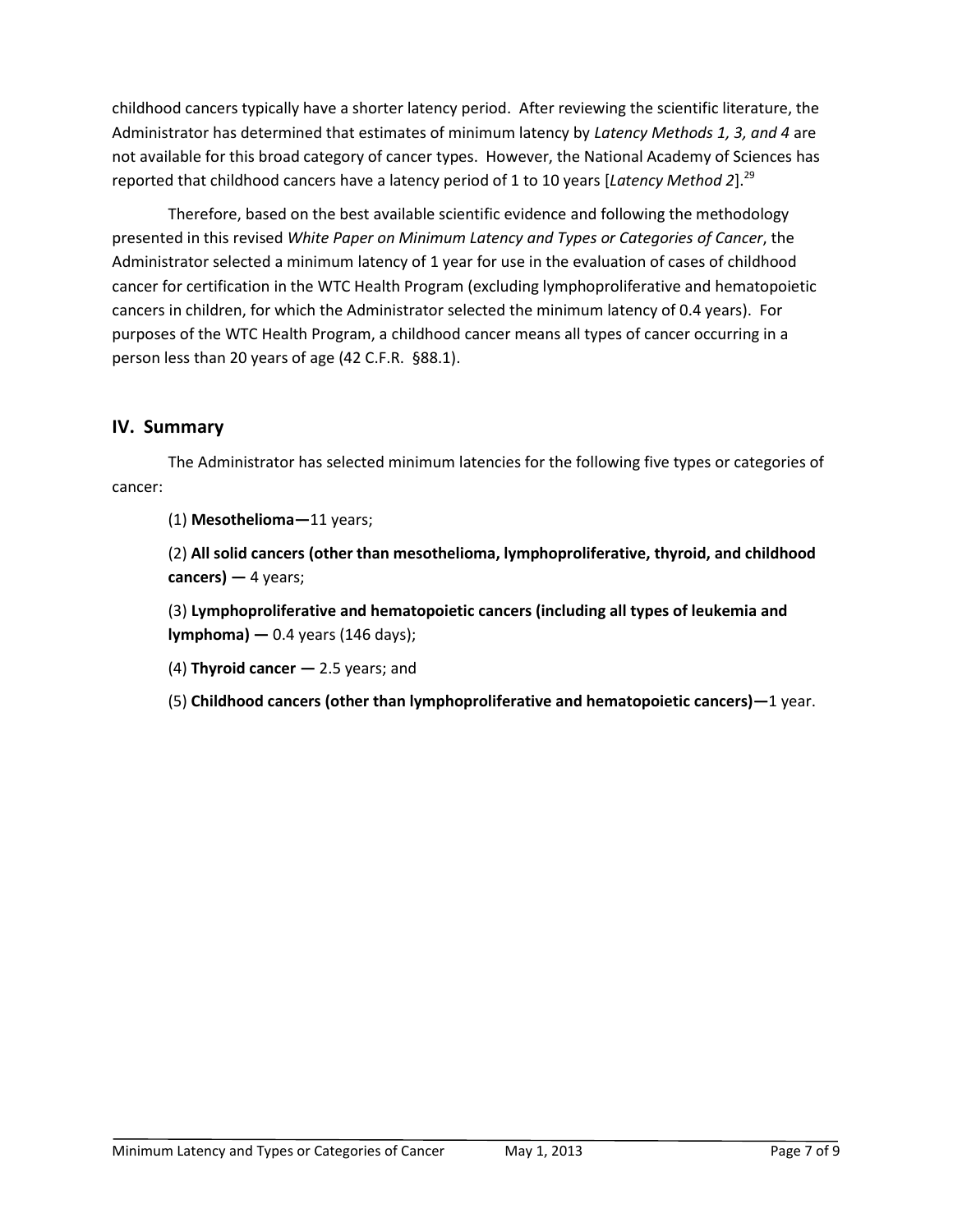# **List of References**

- <span id="page-7-0"></span>1. Rothman KJ, Greenland S. Modern Epidemiology. 2nd ed. Philadelphia: Lippincott-Raven; 1998.
- <span id="page-7-1"></span>2. Baba AI, Câtoi C. Comparative Oncology. Bucharest: The Publishing House of the Romanian Academy; 2007.
- <span id="page-7-2"></span>3. United States Nuclear Regulatory Commission. Fact Sheet on Biological Effects of Radiation. Available at[: http://www.nrc.gov/reading-rm/doc-collections/fact-sheets/bio-effects](http://www.nrc.gov/reading-rm/doc-collections/fact-sheets/bio-effects-radiation.html;)[radiation.html;](http://www.nrc.gov/reading-rm/doc-collections/fact-sheets/bio-effects-radiation.html;) 2011.
- <span id="page-7-3"></span>4. New York City Department of Health and Mental Hygiene, Agency for Toxic Substances and Disease Registry. Final technical report of the public health investigation to assess potential exposures to airborne and settled surface dust in residential areas of lower Manhattan; 2002.
- <span id="page-7-4"></span>5. Lanphear BP, Buncher CR. Latent period for malignant mesothelioma of occupational origin. *J Occup Med.* 1992;34:718-721.
- <span id="page-7-5"></span>6. Kamp DW. Asbestos-induced lung diseases: an update. *Translational research : the journal of laboratory and clinical medicine.* 2009;153:143-152.
- <span id="page-7-8"></span>7. Selikoff IJ, Hammond EC, Seidman H. Latency of asbestos disease among insulation workers in the United States and Canad. A*Cancer.* 1980;46:2736-2740.
- 8. Linton A, Vardy J, Clarke S, van Zandwijk N. The ticking time-bomb of asbestos: its insidious role in the development of malignant mesotheliom. A*Critical reviews in oncology/hematology.*  2012;84:200-212.
- 9. Bianchi C, Bianchi T. Malignant pleural mesothelioma in Italy. *Indian journal of occupational and environmental medicine.* 2009;13:80-83.
- 10. Bianchi C, Giarelli L, Grandi G, Brollo A, Ramani L, Zuch C. Latency periods in asbestos-related mesothelioma of the pleur. A*Eur J Cancer Prev.* 1997;6:162-166.
- <span id="page-7-6"></span>11. den Hoed CM, van Blankenstein M, Dees J, Kuipers EJ. The minimal incubation period from the onset of Barrett's oesophagus to symptomatic adenocarcinom. A*Br J Cancer.* 2011;105:200- 205.
- <span id="page-7-7"></span>12. Lelbach WK. A 25-year follow-up study of heavily exposed vinyl chloride workers in Germany. *Am J Ind Med.* 1996;29:446-458.
- <span id="page-7-9"></span>13. Magnani C, Ferrante D, Barone-Adesi F, et al. Cancer risk after cessation of asbestos exposure: a cohort study of Italian asbestos cement workers. *Occup Environ Med.* 2008;65:164-170.
- <span id="page-7-10"></span>14. Harding AH, Darnton A, Wegerdt J, McElvenny D. Mortality among British asbestos workers undergoing regular medical examinations (1971-2005). *Occup Environ Med.* 2009;66:487-495.
- <span id="page-7-11"></span>15. Barth PS, Hunt H. AWorker's compensation and work-related illnesses and diseases. Cambridge: MIT Press; 1980.
- <span id="page-7-12"></span>16. Loomis D, Browning SR, Schenck AP, Gregory E, Savitz D. ACancer mortality among electric utility workers exposed to polychlorinated biphenyls. *Occup Environ Med.* 1997;54:720-728.
- <span id="page-7-13"></span>17. Schulte PA, Ringen K, Hemstreet GP, Ward E. Occupational cancer of the urinary tract. *Occup Med.* 1987;2:85-107.